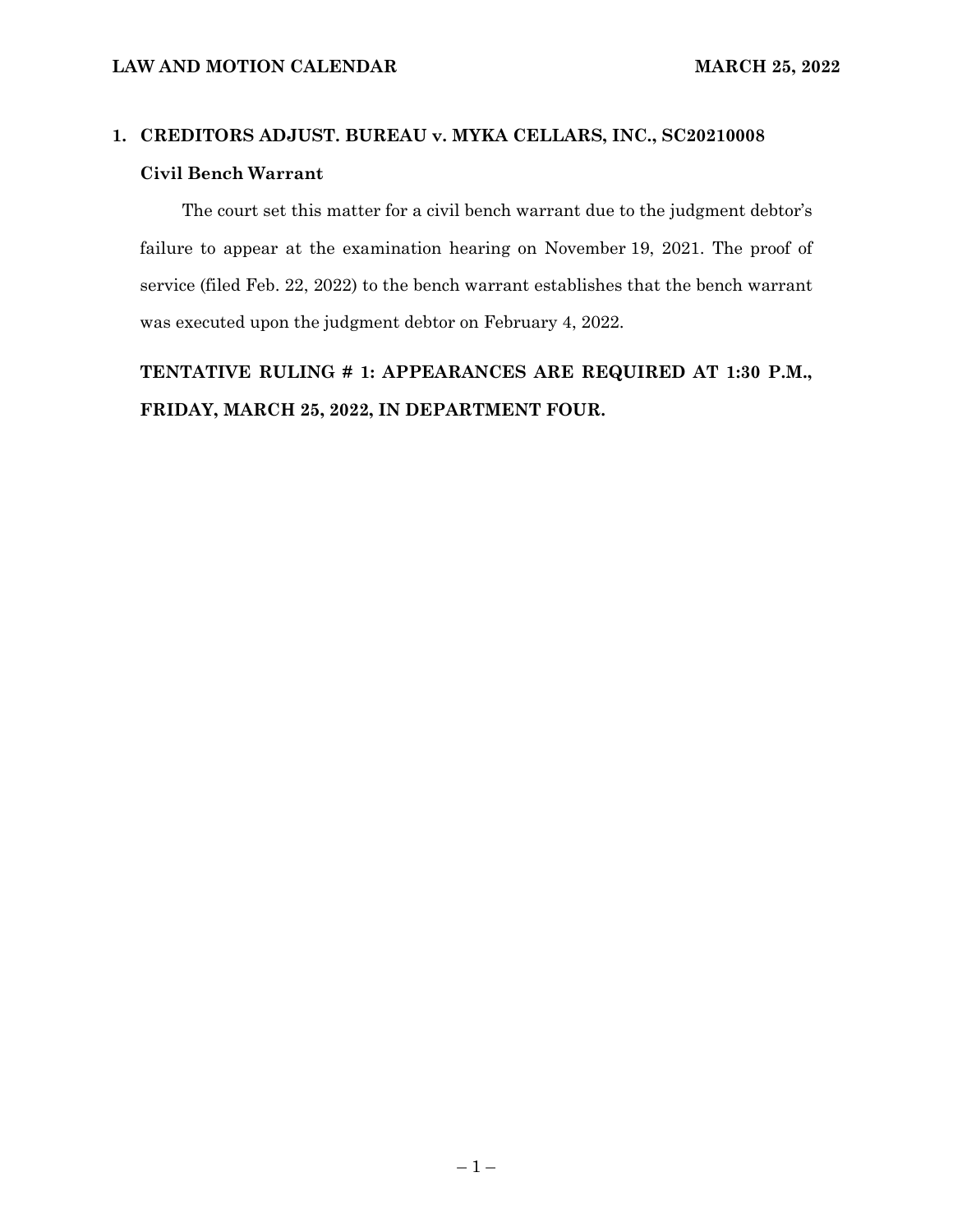#### **2. PEREZ v. HERNANDEZ, ET AL., SC20180192**

#### **Hearing Re: Status of Bankruptcy**

This matter was continued from January 28, 2022. At the last hearing, the court ordered that the bankruptcy plan be submitted to the court. To date, the plan has not been submitted to the court.

### **TENTATIVE RULING # 2: APPEARANCES ARE REQUIRED AT 1:30 P.M., FRIDAY, MARCH 25, 2022, IN DEPARTMENT FOUR.**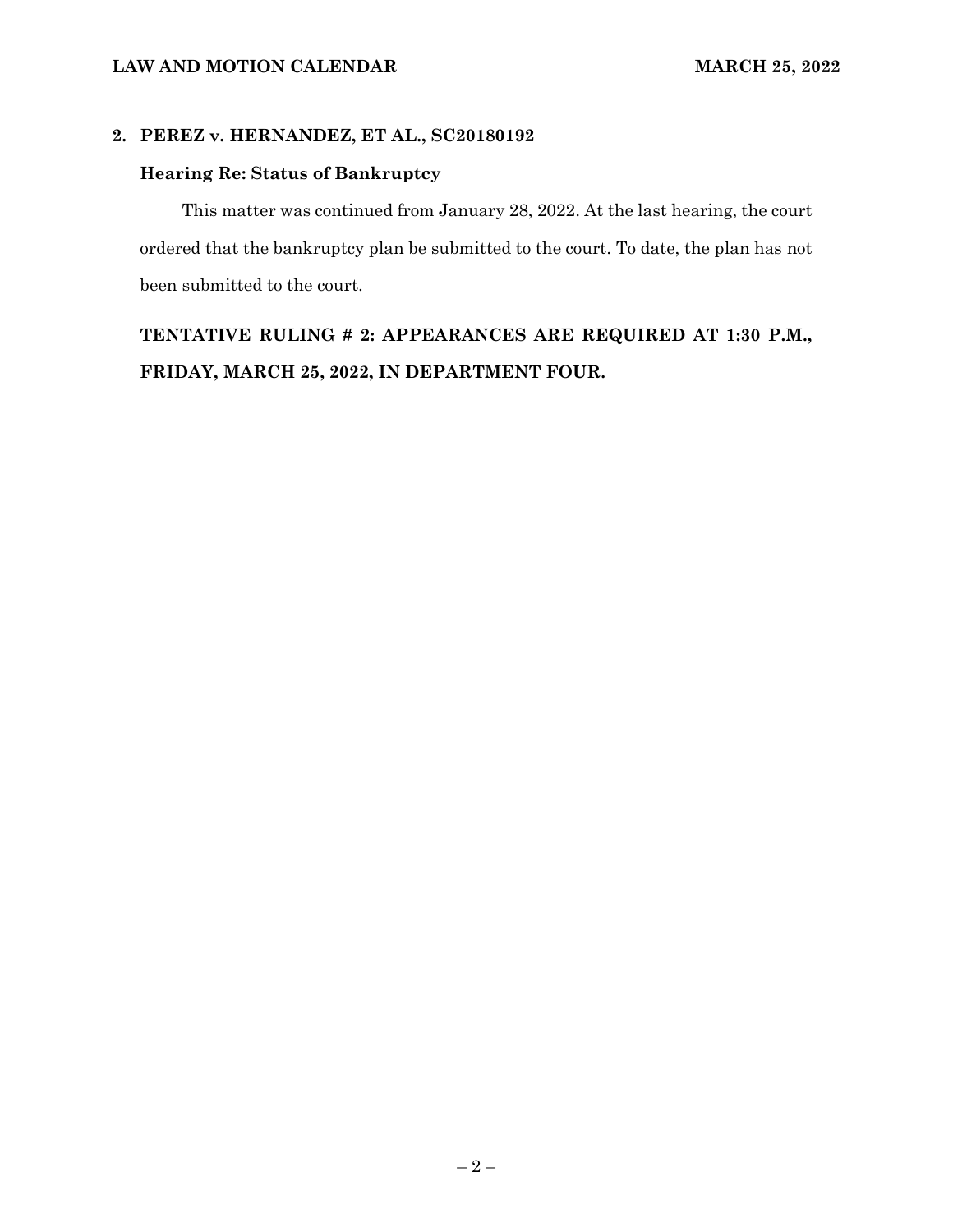# **3. ACKER v. EQUITY LIFESTYLE PROPERTIES, SC20190070 Motion for Summary Judgment**

**TENTATIVE RULING # 3: A NOTICE OF SETTLEMENT OF ENTIRE CASE HAVING BEEN FILED ON MARCH 15, 2022, AND DEFENDANT HAVING WITHDRAWN THE MOTION ON MARCH 22, 2022, THE MATTER IS DROPPED FROM THE CALENDAR.**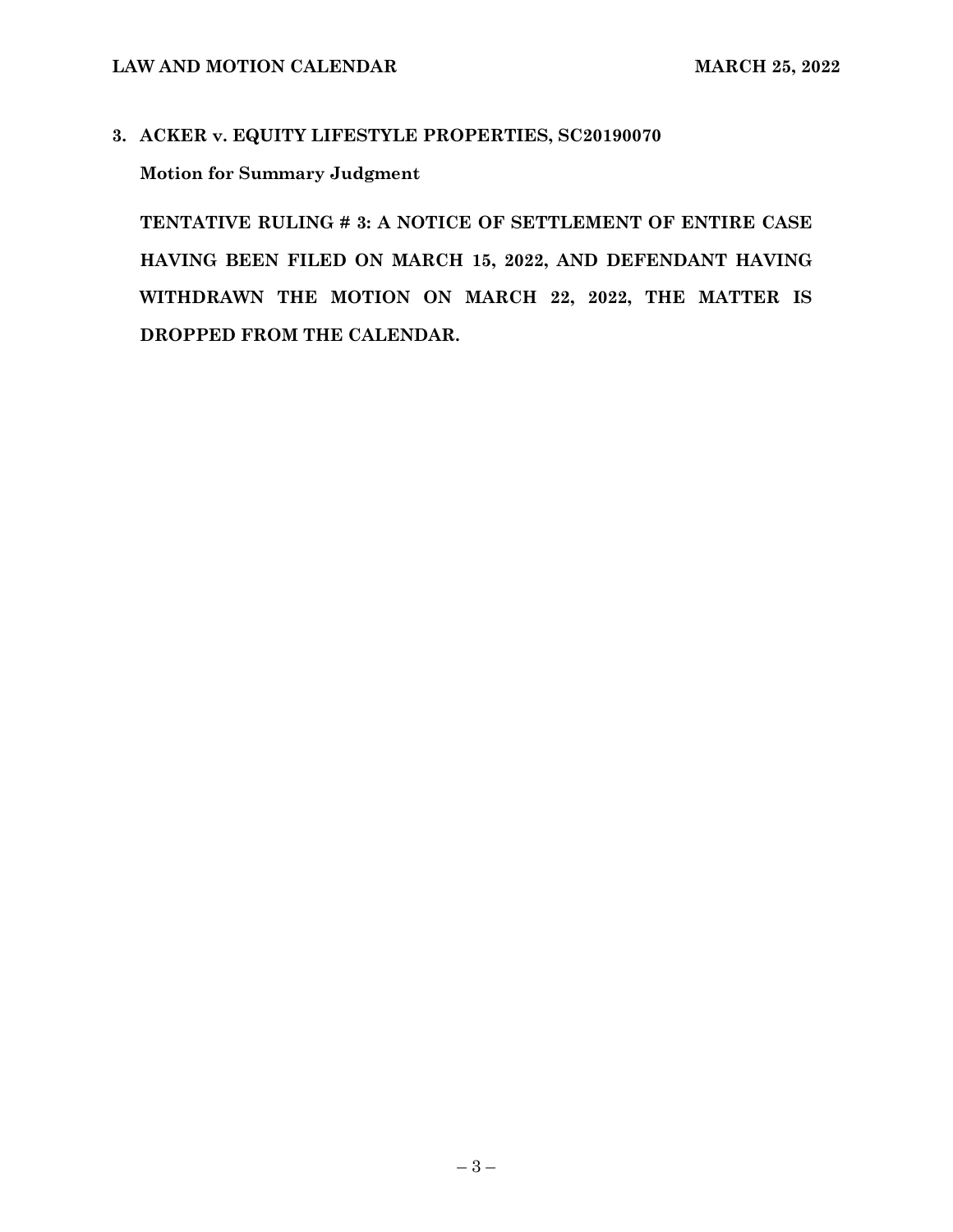# **4. SULLIVAN v. GENERAL ELECTRIC CO., ET AL., SC20200063 Oral Argument Re: 2/18/22 Tentative Ruling**

**TENTATIVE RULING # 4: APPEARANCES ARE REQUIRED AT 1:30 P.M., FRIDAY, MARCH 25, 2022, IN DEPARTMENT FOUR.**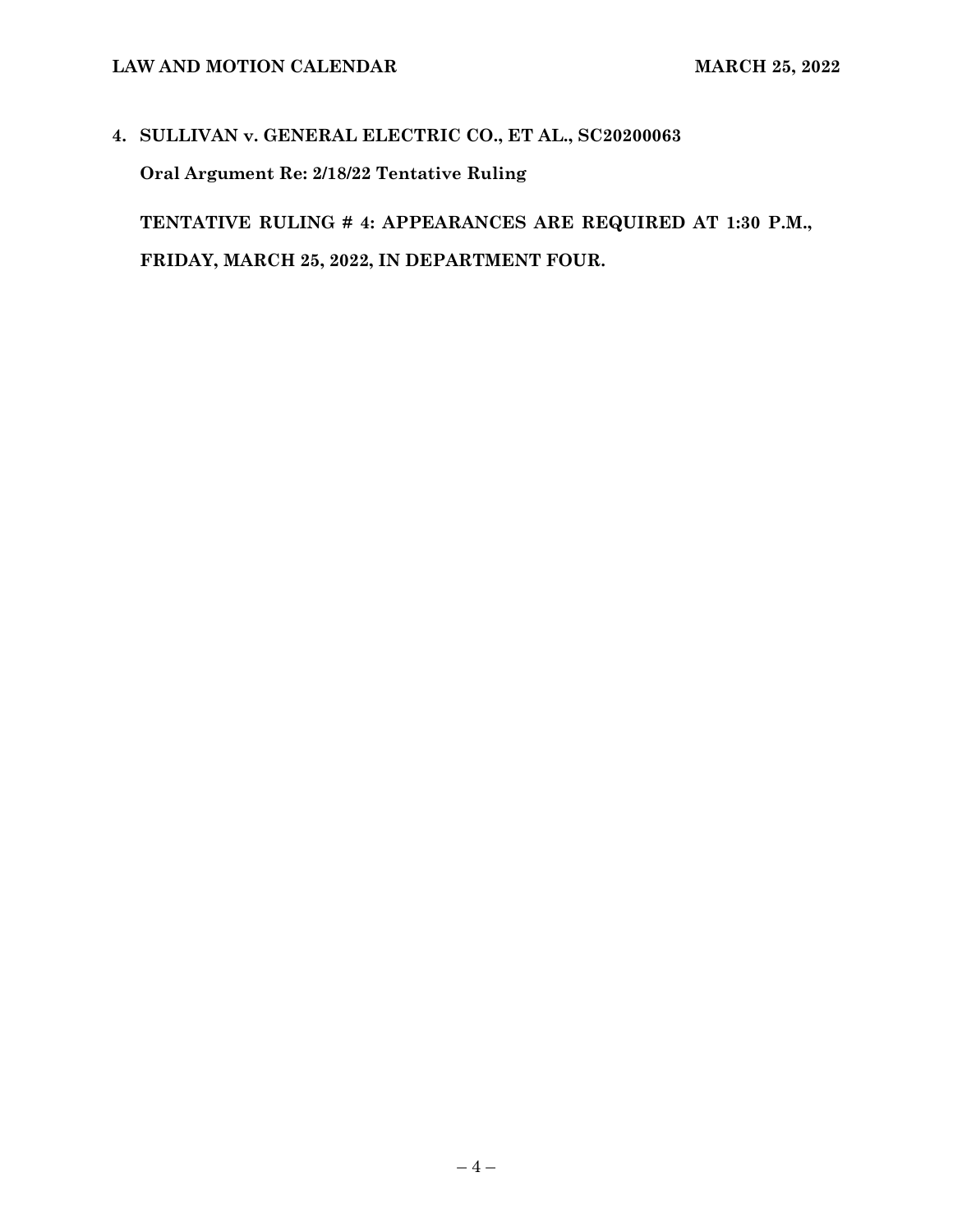# **5. TURNER, ET AL. v. GRAHAM, ET AL., SC20200048**

**Case Management Conference**

**TENTATIVE RULING # 5: APPEARANCES ARE REQUIRED AT 1:30 P.M., FRIDAY, MARCH 25, 2022, IN DEPARTMENT FOUR.**